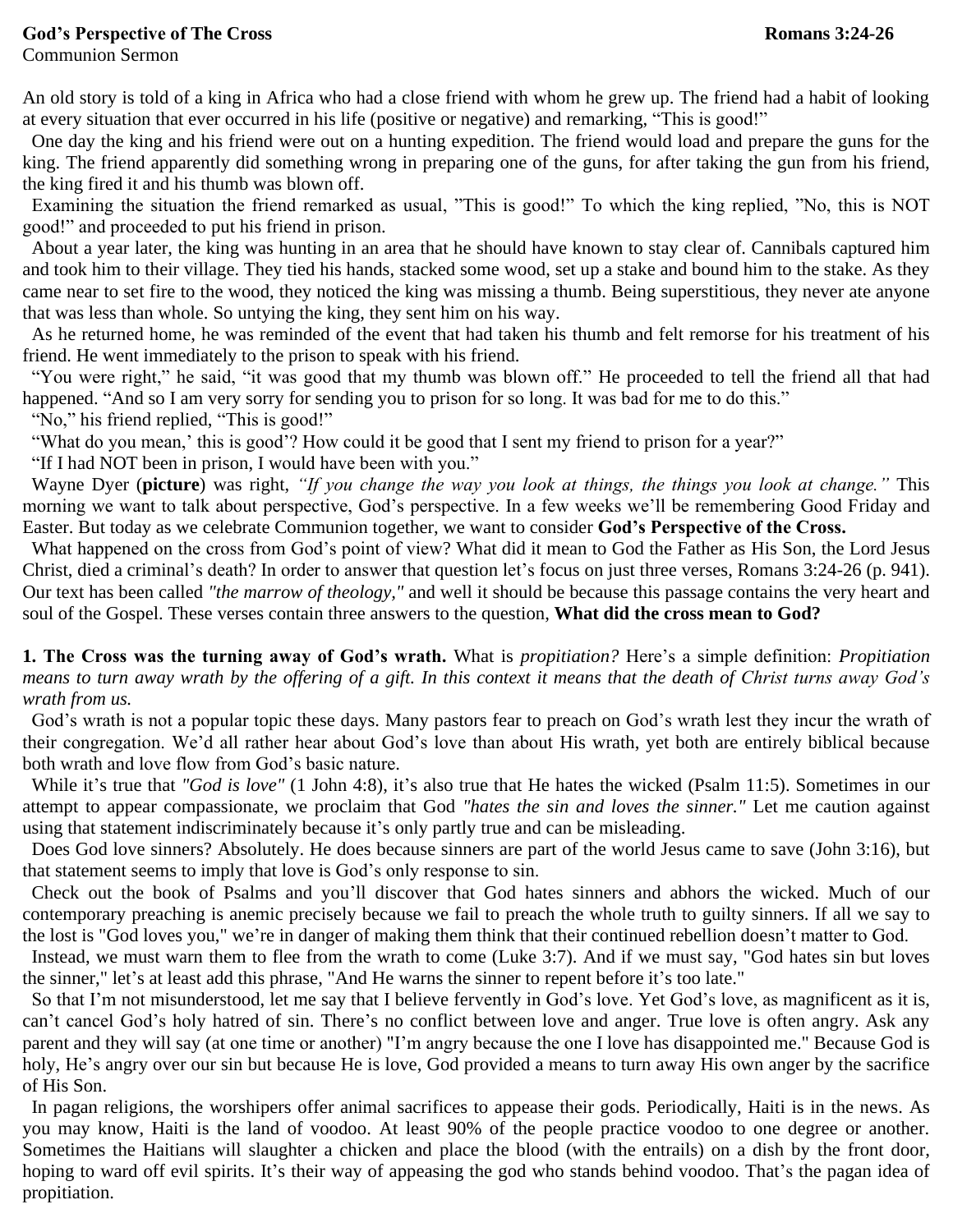For example, we see propitiation at work when a husband realizes that he's offended his wife. Hoping to make it up to her, he stops on the way home and buys flowers and candy and a card. Before she can say a word, he gives her the gifts, hoping to turn away her wrath and restore a good relationship.

 The greatest illustration comes from the Old Testament Day of Atonement (Yom Kippur) when the high priest would enter the Holy of Holies with the blood of a goat. Leviticus 16 describes the ritual in exacting detail. It must be the high priest and him alone, and it must happen on the Day of Atonement—and on no other day.

 On the Day of Atonement the high priest would take off his regular clothes and put on a sacred linen tunic. He'd sprinkle the blood on the lid of the Ark of the Covenant. That lid—made of beaten gold—was called the "Mercy Seat." Inside the Ark was a copy of the Ten Commandments—representing the Law of God. By the sprinkling of the blood, the sins of the people were "*covered*." That covering by means of blood was called the "*atonement*." The sacrifice of blood turned away the wrath of God. Why is this so important? Because God's justice demands death as the ultimate punishment for sin.

 What does the symbolism of the Day of Atonement represent? During the other days of the year when God looked down from heaven, he saw the Ten Commandments inside the Ark. The Ten Commandments stood as a testimony against the sins of the nation of Israel. But on the Day of Atonement God saw the blood of the sacrifice which covered the sin of the people of Israel.

But that sacrificial system had a major problem. It provided temporary forgiveness because it was based on the blood of animals. We know it's impossible for the blood of bulls and goats to take away sin (Heb. 10:4). It's why every year, year after year, the high priest would go in and do it all over again. When he died, another high priest would take his place and do the same thing each year on the Day of Atonement. The Old Testament system provided no permanent forgiveness for sin.

 But when the Lord Jesus died on the cross, the blood that He shed was like the blood on the Mercy Seat. It turned away the wrath of God and covered the sin of the entire human race. How could that be? In the Old Testament it is the blood of bulls and goats, in the New Testament it's the eternal blood of Jesus Christ which has eternal value in the eyes of God.

 When Jesus hung on the cross, He cried out*, "My God, my God, why have You forsaken Me?"* (Mark 15:34). In that moment all the wrath of God was poured out on Jesus. He became sin for us. All of your sin and all of mine and the sins of the whole world were poured out on Jesus. In that moment God turned His face away from His own Son. To call the death of Christ a "*propitiation*" means that God's wounded heart is now satisfied with the death of His Son. When a sinner trusts Christ, God accepts him on the basis of the bloody sacrifice Christ made when He died on the cross.

 Why did God do it this way? Because as an infinite God of infinite holiness, all sins committed against Him are infinite in magnitude. Only a gift of infinite value could turn away the infinite wrath of God. Only God Himself (in the Person of His Son) could make such an infinite gift. That's why our piddly little efforts to turn aside God's wrath are doomed to failure. We think going to church or being baptized or saying our prayers or being good or stopping a bad habit or "trying really hard to be better" will somehow turn away the infinite wrath of God.

 The wonder of propitiation is that the offended party (God), who has every right to be angry at sinners Himself, offers the gift Himself (the death of Christ) to turn away His own wrath, making it possible for guilty sinners to be forgiven. When we come to God through Christ, we come to a friendly Father and not to an angry God.

**2. The Cross was the demonstration of God's justice.** In verse 25 and again in verse 26 Paul says God set forth Christ as a propitiation for sin *"to show His righteousness or justice"* so that He might be *"just and the justifier of the one who has faith in Jesus."*

 On the Moody Radio station during a talk show a caller from Miami asked why Christ had to die on the cross for our sins. The man was troubled by this fact and said that he didn't believe that Christ had died in our place. as a substitute taking our punishment. The host tried to answer his question by referring to this text—Romans 3:25-26.

What the listeners didn't know is that while the host was answering the question, the man was shouting into the phone. He had to be taken off the air but evidently he didn't realize it or didn't care. The very notion of Christ as our substitute made him so angry.

 Some years ago popular TV talk show Phil Donahue (**picture**) listed the various reasons why he had become disillusioned with Christianity. Among them was this: *"How could an all-knowing, all-loving God allow His Son to be murdered on a cross to redeem my sins?"* That's an excellent question because it goes to the very heart of the gospel.

Why did Jesus have to die? Why would God put His own Son to death, especially to save people who'd rebelled against Him? In searching for the answer, it helps to think of another question: *Since God is both all-powerful and infinitely gracious, why didn't He simply offer forgiveness to anyone who says, "I'm sorry"?* 

 Many think that's what God should have done. Then we wouldn't have to deal with the embarrassment of God killing His own Son.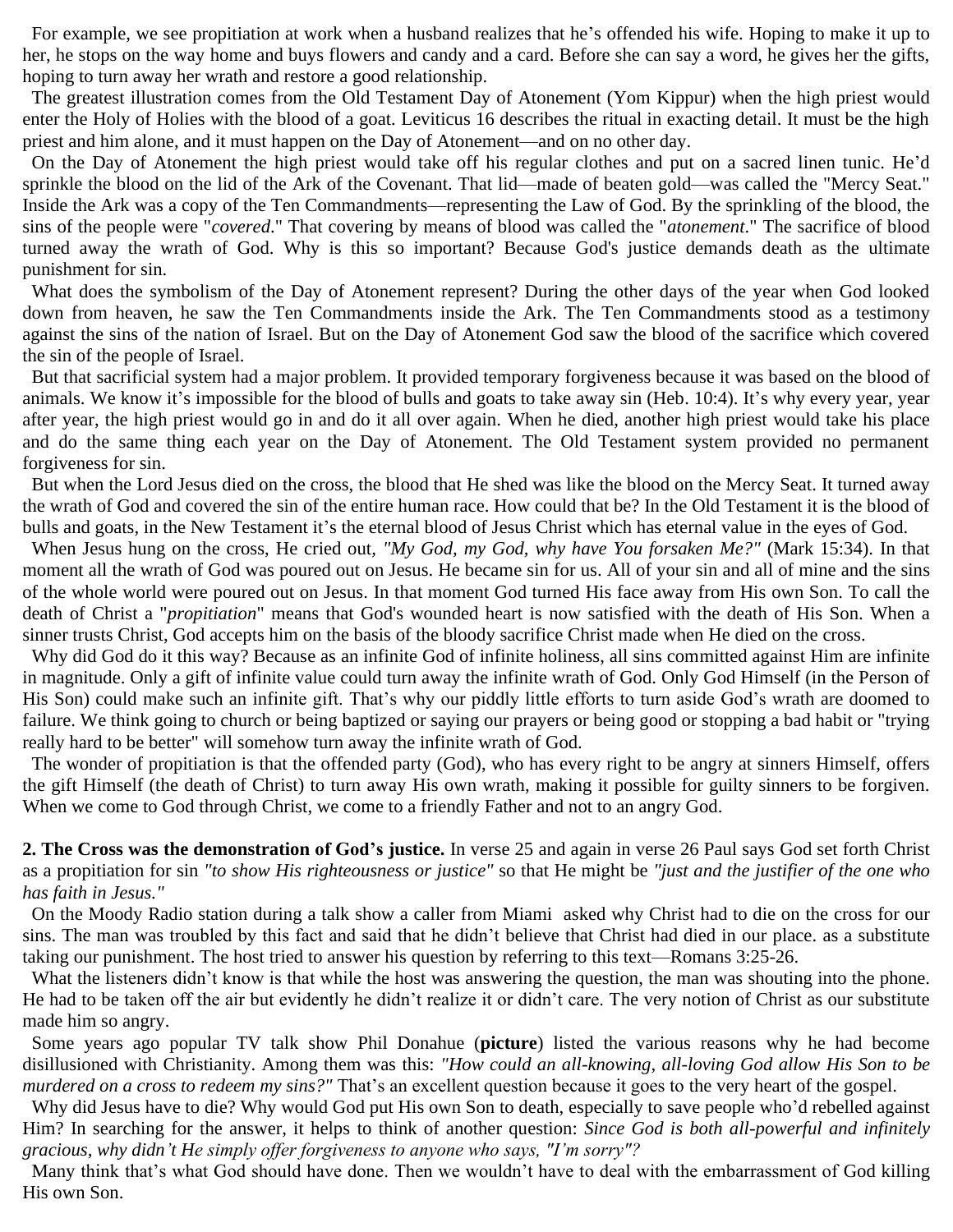But God is just and sin had to be punished. From a human point of view, God had a problem. Because God is holy, He can't allow sin to go unpunished. His justice demands that every sin be punished—no matter how small it may seem to us. If He were to forgive sin without punishment, He'd cease to be holy and just. God would no longer be God because He would have denied His own character. That couldn't happen. All offenses against God must be punished. That's why sinners can't simply say, "I'm sorry" and instantly be forgiven. Someone has to pay the price.

 We see this in our justice system. Suppose a man is found guilty of embezzling a million dollars from his employer. Let us further suppose that just before sentencing, he stands before the judge, confesses his crime, begs for mercy, and promises never to embezzle money again. How would you react if the judge accepted his apology and released him with no punishment? Suppose the man had been convicted of rape and then was set free with no punishment simply because he apologized. Or what if he apologized for murdering a father and mother in front of their children—and the judge set him free? Would it be right to free him because he apologized and promised to never do it again? Should he be forgiven and released? What would we do with the judge who set them free? We'd throw that judge in prison for a long time.

 Even in this life a price must be paid for breaking the law. When lawbreakers are set free with no punishment, respect for the law disappears. The same is true in the spiritual realm. When sin is not punished, it doesn't seem very sinful. God's "problem" was to devise a plan of salvation whereby He would remain holy and just, and still provide a way of forgiveness for guilty sinners. Somewhere, somehow, there had to be a place where grace and wrath could meet. That place is the cross of Christ.

Back to Phil Donahue for a moment. He asked a second question that deserves an answer: *"If God the Father is so 'allloving,' why didn't He come down and go to Calvary?"* And the answer is, He did. He did! God came down to this earth in the Person of His Son, the Lord Jesus Christ, and died for our sins.

 The paradox of salvation is this: God is a God of love and longs to forgive sinners. But He is also a God of holiness who must not and cannot overlook sin. How could God love sinners and yet not overlook their sin?

 No one would ever have dreamed of His answer. God sent His own Son to die for sinners. In that way, the just punishment for sin was fully met in the death of Christ, and sinners who trust in Christ can be freely forgiven. Only God could have done something like that. That's why Paul says, God is both just (in punishing sin) and the justifier of those who believe in Jesus.

 In the death of this One Man, all the sins of the human race are fully paid for—past, present and future. As a result, those who believe in Jesus find that their sins are gone forever. It's the heart of the gospel: God's holiness demands that sin be punished. God's grace provides the sacrifice. What God demands, He supplies. Salvation is a work of God from first to last. It's conceived by God, provided by God and applied by God.

**3. The Cross was the place of the outpouring of God's grace.** Romans 3:24, "*and are justified by His grace as a gift, through the redemption that is in Christ Jesus."* The original literally means "without a cause."

 Salvation comes *"without a cause"* in us. That means that God saves us despite the fact that He can't find a reason within us to save us. Salvation is a "free gift." There's nothing in us that causes God to want to save us. No good works, no inner beauty, no great moral attainment, no intellectual merit of any kind. When God saves us, He does it despite the fact that we don't deserve it.

 Recently, I read a great definition of grace: *What you need but do not deserve.* God declares us righteous when we have nothing but the sewage of sin in our veins. That's the doctrine of free grace. God saves us, people who don't deserve it! God saves people who actually deserve condemnation! God saves people in spite of themselves and contrary to their record. It's *"pure, abounding, astounding grace!"*

When God saves people, He doesn't do it because of any potential He sees in them. I think most of us secretly feel (though we'd never say it) that there must have been something in us worth saving. Human pride dies hard. But it's not as if God saw a musician and said, "We need a good guitarist in the church. I think I'll save him." Or "She's got a lot of money and we could use some extra cash for world missions." No, God doesn't save us on the basis of our potential. Apart from the grace of God, the only potential we have is the potential for eternal judgement.

 When God saves, He saves us by free grace, wholly apart from anything in us or anything we might "bring to the table" later. It's a shocking truth, hard to hear, but entirely biblical. In the end, it's very comforting because it means that anyone, anywhere, at any time can come to Christ for salvation. No one has any advantage since *"there is no difference"* because all have sinned and come short of the glory of God (Romans 3:23).

 An elderly country woman named Betty trusted in Christ for salvation. One of her skeptical friends heard about it, and intending to make fun of her, asked if she'd become a Christian. "Yes, I have," she replied. "Well," said the skeptic, "are you now an expert in theology?" "I'm no Bible scholar," Betty replied. "I'm simply positive that God loves me enough that He'd rather go to hell than have me go there, and that God loves me enough that He'd rather leave heaven and die than for me not to get to heaven to be with Him."